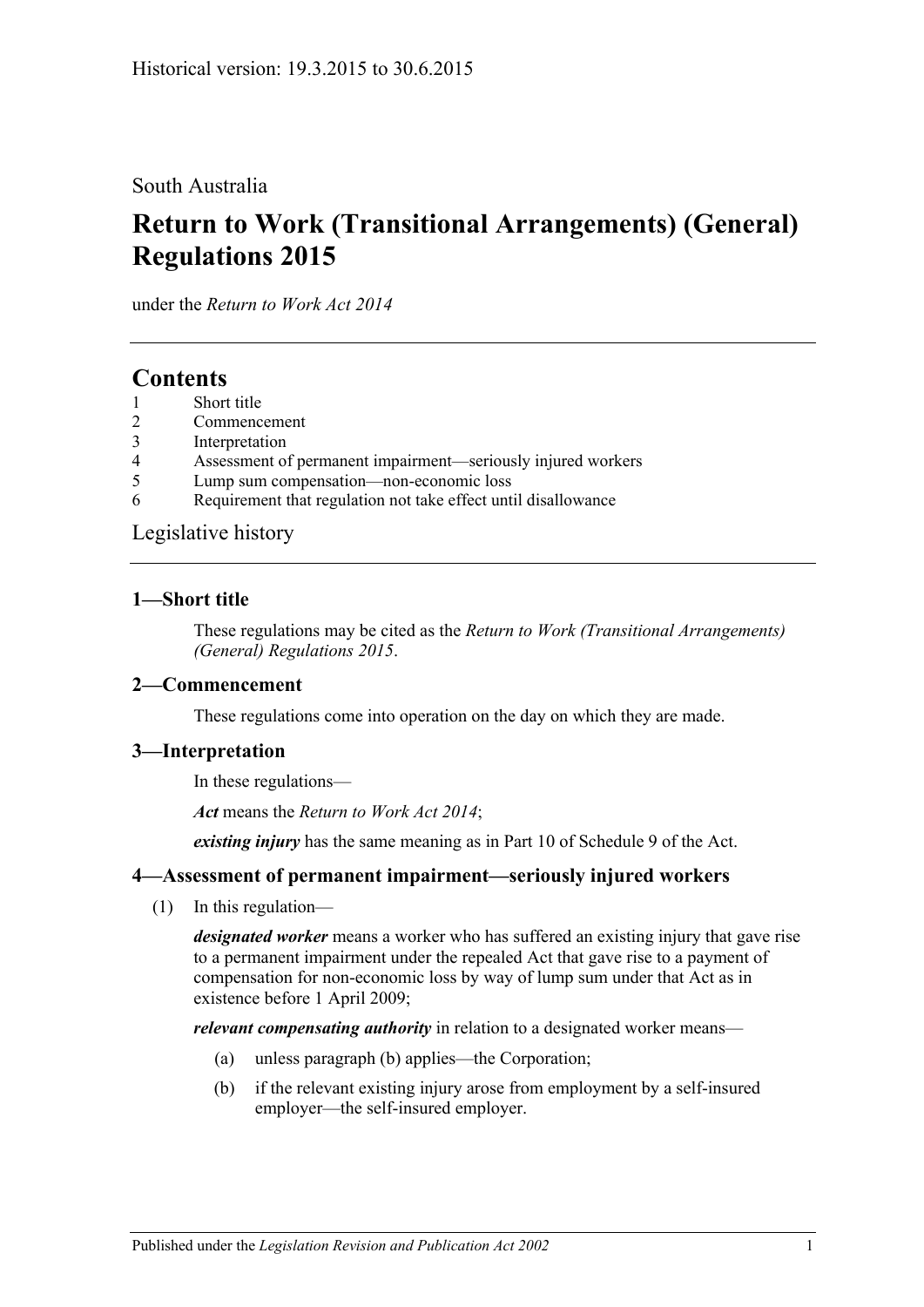- (2) The relevant compensating authority must, on application under this regulation by a designated worker, arrange for an assessment of the degree of whole person impairment applying in relation to the worker in respect of the relevant existing injury to be undertaken for the purpose of determining whether the designated worker is a seriously injured worker under the Act.
- (3) An assessment under this regulation—
	- (a) must be made in accordance with the Impairment Assessment Guidelines; and
	- (b) must be made by a medical practitioner who holds an accreditation under section 22 of the Act,

(and an assessment will not be undertaken unless or until the Impairment Assessment Guidelines have been published and a suitable medical practitioner is available).

(4) This regulation does not apply in relation to a designated worker if the relevant compensating authority has notified the worker that the relevant compensating authority is willing to make a determination under clause 34(2) of Schedule 9 of the Act.

#### <span id="page-1-0"></span>**5—Lump sum compensation—non-economic loss**

(1) In this regulation—

*2010 regulations* means the *[Workers Rehabilitation and Compensation](http://www.legislation.sa.gov.au/index.aspx?action=legref&type=subordleg&legtitle=Workers%20Rehabilitation%20and%20Compensation%20Regulations%202010)  [Regulations](http://www.legislation.sa.gov.au/index.aspx?action=legref&type=subordleg&legtitle=Workers%20Rehabilitation%20and%20Compensation%20Regulations%202010) 2010*.

- (2) The table set out in Schedule 4 of the 2010 regulations will continue to apply in respect of an existing injury—
	- (a) despite the revocation of those regulations by regulations under the *[Return to](http://www.legislation.sa.gov.au/index.aspx?action=legref&type=act&legtitle=Return%20to%20Work%20Act%202014)  [Work Act](http://www.legislation.sa.gov.au/index.aspx?action=legref&type=act&legtitle=Return%20to%20Work%20Act%202014) 2014*; and
	- (b) despite (if relevant) any assessment of a worker's degree of whole person impairment in respect of the existing injury being made under the *[Return to](http://www.legislation.sa.gov.au/index.aspx?action=legref&type=act&legtitle=Return%20to%20Work%20Act%202014)  [Work Act](http://www.legislation.sa.gov.au/index.aspx?action=legref&type=act&legtitle=Return%20to%20Work%20Act%202014) 2014* rather than under the repealed Act (and if such an assessment is made under the *[Return to Work Act](http://www.legislation.sa.gov.au/index.aspx?action=legref&type=act&legtitle=Return%20to%20Work%20Act%202014) 2014* in respect of an existing injury then regulation 39(1) and Schedule 4 of the 2010 regulations will apply as if any reference to a worker's whole of person impairment assessed under Part 4 Division 5 of the repealed Act were a reference to a worker's degree of whole person impairment assessed under Part 2 Division 5 of the *[Return to Work](http://www.legislation.sa.gov.au/index.aspx?action=legref&type=act&legtitle=Return%20to%20Work%20Act%202014)  Act [2014](http://www.legislation.sa.gov.au/index.aspx?action=legref&type=act&legtitle=Return%20to%20Work%20Act%202014)*).

#### <span id="page-1-1"></span>**6—Requirement that regulation not take effect until disallowance**

- (1) Section 185(4) of the Act does not apply to a regulation made for the purposes of section 185(3)(k) of the Act that is expressed to come into operation on 1 July 2015.
- (2) Section 186(2) of the Act does not apply to a regulation made for the purposes of section 186(1)(i) of the Act that is expressed to come into operation on 1 July 2015.